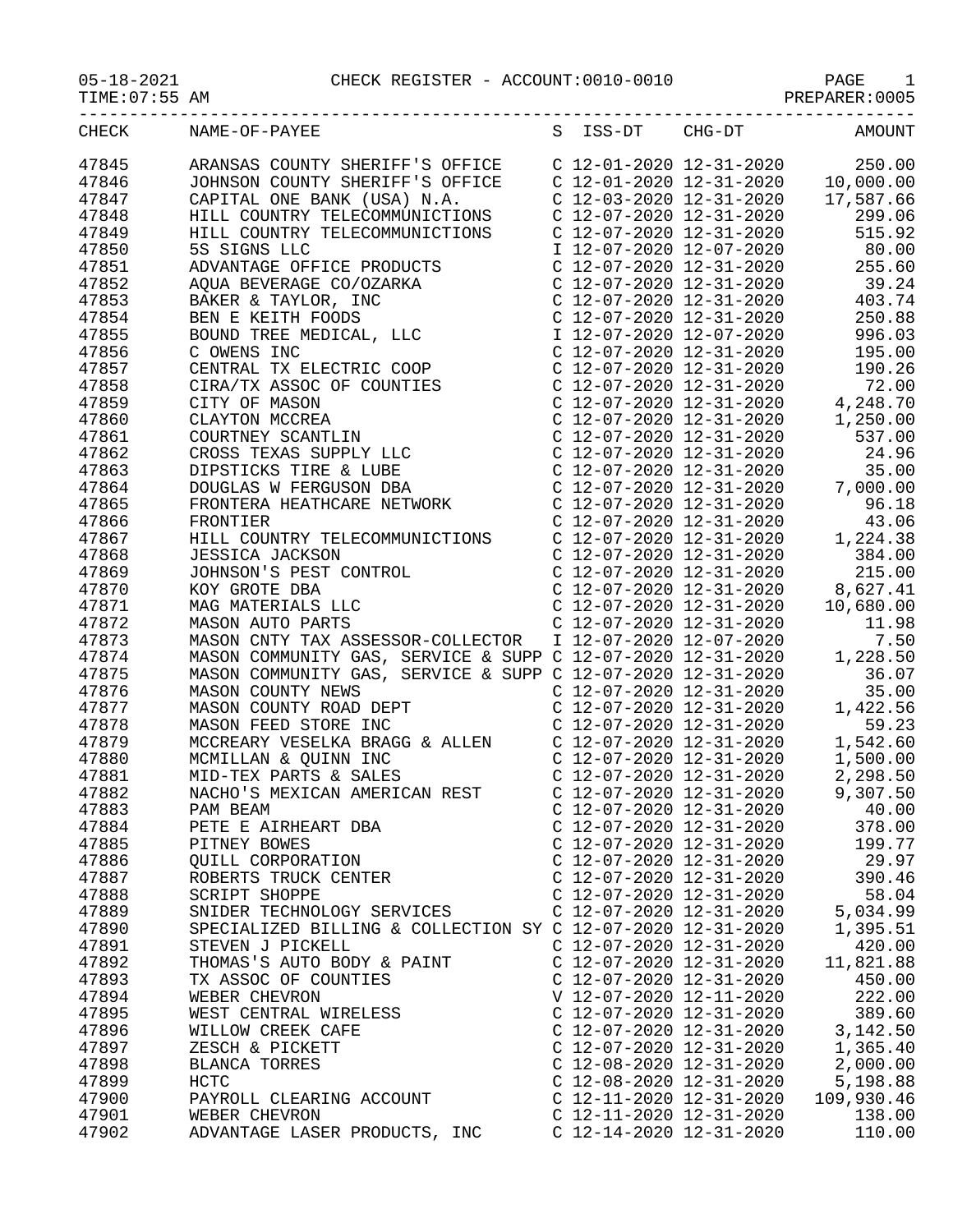## 05-18-2021 CHECK REGISTER - ACCOUNT:0010-0010 PAGE 2

PREPARER:0005

| CHECK          | S ISS-DT CHG-DT AMOUNT<br>NAME-OF-PAYEE                     |                             |                           |          |
|----------------|-------------------------------------------------------------|-----------------------------|---------------------------|----------|
| 47903          |                                                             |                             |                           |          |
| 47904          |                                                             |                             |                           |          |
| 47905          |                                                             |                             |                           |          |
| 47906          |                                                             |                             |                           |          |
| 47907          |                                                             |                             |                           |          |
| 47908          |                                                             |                             |                           |          |
| 47909          |                                                             |                             |                           |          |
| 47910          |                                                             |                             |                           |          |
| 47911          |                                                             |                             |                           |          |
| 47912          |                                                             |                             |                           |          |
| 47913          |                                                             |                             |                           |          |
|                |                                                             |                             |                           |          |
| 47914<br>47915 |                                                             |                             |                           |          |
|                |                                                             |                             |                           |          |
| 47916          |                                                             |                             |                           |          |
| 47917          |                                                             |                             |                           |          |
| 47918          |                                                             |                             |                           |          |
| 47919          |                                                             |                             |                           |          |
| 47920          |                                                             |                             |                           |          |
| 47921          |                                                             |                             |                           |          |
| 47922          |                                                             |                             |                           |          |
| 47923          |                                                             |                             |                           |          |
| 47924          |                                                             |                             |                           |          |
| 47925          |                                                             |                             |                           |          |
| 47926          |                                                             |                             |                           |          |
| 47927          |                                                             |                             |                           |          |
| 47928          |                                                             |                             |                           |          |
| 47929          |                                                             |                             |                           |          |
| 47930          |                                                             |                             |                           |          |
| 47931          |                                                             |                             |                           |          |
| 47932          |                                                             |                             |                           |          |
| 47933          |                                                             |                             |                           |          |
| 47934          |                                                             |                             |                           |          |
| 47935          |                                                             |                             |                           |          |
| 47936          |                                                             |                             |                           |          |
| 47937          |                                                             |                             |                           |          |
| 47938          |                                                             |                             |                           |          |
| 47939          |                                                             |                             |                           |          |
| 47940          |                                                             |                             |                           |          |
| 47941          | K & H ELECTRICAL SERVICES                                   | C $12-17-2020$ $12-31-2020$ |                           | 3,000.00 |
| 47942          | KOY GROTE DBA                                               | C 12-17-2020 12-31-2020     |                           | 6,380.52 |
| 47943          | ADVANTAGE OFFICE PRODUCTS                                   | I 12-28-2020 12-28-2020     |                           | 233.20   |
| 47944          | ALLISON BASS & ASSOCIATES                                   | I 12-28-2020 12-28-2020     | I 12-28-2020 12-28-2020   | 270.00   |
| 47945          | BAKER & TAYLOR, INC                                         |                             |                           | 387.67   |
| 47946          | BEN E KEITH FOODS                                           | I 12-28-2020 12-28-2020     |                           | 999.60   |
| 47947          | BEN E KEITH FOODS                                           | I 12-28-2020 12-28-2020     |                           | 125.69   |
| 47948          | BOB BARKER COMPANY INC                                      | I 12-28-2020 12-28-2020     |                           | 105.85   |
| 47949          | BOUND TREE MEDICAL, LLC                                     | I 12-28-2020 12-28-2020     |                           | 528.69   |
| 47950          | CENTURYLINK QCC                                             | I 12-28-2020 12-28-2020     |                           | 86.14    |
| 47951          | CIRA/TX ASSOC OF COUNTIES                                   | I 12-28-2020 12-28-2020     |                           | 72.00    |
| 47952          | CNA SURETY                                                  | I 12-28-2020 12-28-2020     |                           | 150.00   |
| 47953          | COACH FLOORS                                                | I 12-28-2020 12-28-2020     |                           | 2,780.00 |
| 47954          | CROSS TEXAS SUPPLY LLC                                      | I 12-28-2020 12-28-2020     |                           | 24.00    |
| 47955          | DARLA PAPE                                                  | $C$ 12-28-2020 12-31-2020   |                           | 30.00    |
| 47956          | ELM USA                                                     | I 12-28-2020 12-28-2020     |                           | 75.00    |
| 47957          | FRONTERA HEATHCARE NETWORK                                  | I 12-28-2020 12-28-2020     |                           | 55.52    |
| 47958          | GLASS DOCTOR OF CENTRAL TEXAS                               | I 12-28-2020 12-28-2020     |                           | 347.77   |
| 47959          | LEGAL DIRECTORIES PUBLISHING CO INC I 12-28-2020 12-28-2020 |                             |                           | 15.50    |
| 47960          | LUCIO MORA                                                  |                             | $C$ 12-28-2020 12-31-2020 | 1,425.00 |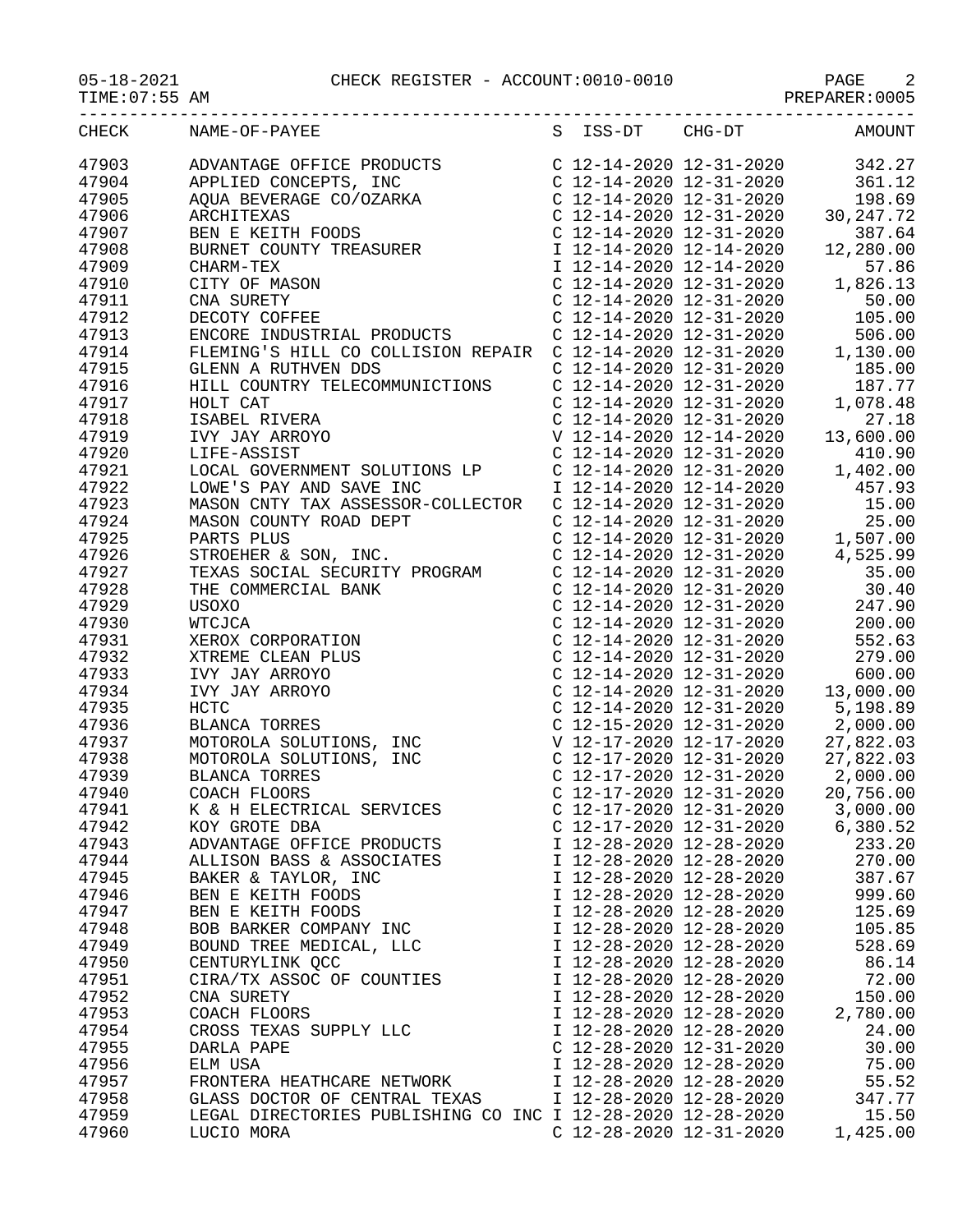05-18-2021 CHECK REGISTER - ACCOUNT:0010-0010 PAGE 3

|  | $05 - 18 - 2021$ |  |
|--|------------------|--|
|  |                  |  |

TIME:07:55 AM PREPARER:0005

-----------------------------------------------------------------------------------

| <b>CHECK</b> | NAME-OF-PAYEE                                                                                                                                                                                                                                        |  | S ISS-DT CHG-DT | <b>AMOUNT</b> |
|--------------|------------------------------------------------------------------------------------------------------------------------------------------------------------------------------------------------------------------------------------------------------|--|-----------------|---------------|
| 47961        | MASON COMMUNITY GAS, SERVICE & SUPP I 12-28-2020 12-28-2020 877.58                                                                                                                                                                                   |  |                 |               |
| 47962        |                                                                                                                                                                                                                                                      |  |                 |               |
| 47963        |                                                                                                                                                                                                                                                      |  |                 |               |
| 47964        |                                                                                                                                                                                                                                                      |  |                 |               |
| 47965        |                                                                                                                                                                                                                                                      |  |                 |               |
| 47966        |                                                                                                                                                                                                                                                      |  |                 |               |
| 47967        |                                                                                                                                                                                                                                                      |  |                 |               |
| 47968        |                                                                                                                                                                                                                                                      |  |                 |               |
| 47969        |                                                                                                                                                                                                                                                      |  |                 |               |
| 47970        | WASSEY BALENTINE P.C.<br>MASSEY BALENTINE P.C.<br>CLIVER PACKAGING & EQUIP CO<br>CLIVER PACKAGING & EQUIP CO<br>CUILL CORPORATION<br>TREEH PLUMBING<br>TREEH PLUMBING<br>TREEH PLUMBING<br>TREEH PLUMBING<br>TREEH PLUMBING<br>TREEH PLUMBING<br>TRE |  |                 |               |
| 47971        | WEST TEXAS FIRE EXTINGUISHER, INC. I 12-28-2020 12-28-2020 82.08                                                                                                                                                                                     |  |                 |               |
| 47972        |                                                                                                                                                                                                                                                      |  |                 |               |
| 47973        |                                                                                                                                                                                                                                                      |  |                 |               |
| 47974        |                                                                                                                                                                                                                                                      |  |                 | 151,755.36    |
| 47975        |                                                                                                                                                                                                                                                      |  |                 | 450.00        |
| 47976        |                                                                                                                                                                                                                                                      |  |                 |               |
| 47977        |                                                                                                                                                                                                                                                      |  |                 |               |
| 47978        |                                                                                                                                                                                                                                                      |  |                 |               |
| 47979        |                                                                                                                                                                                                                                                      |  |                 |               |
| 47980        |                                                                                                                                                                                                                                                      |  |                 |               |
| 47981        |                                                                                                                                                                                                                                                      |  |                 |               |
| 47982        |                                                                                                                                                                                                                                                      |  |                 |               |
| 47983        |                                                                                                                                                                                                                                                      |  |                 | 450.00        |
| 47984        |                                                                                                                                                                                                                                                      |  |                 |               |
| 47985        |                                                                                                                                                                                                                                                      |  |                 |               |
| 47986        |                                                                                                                                                                                                                                                      |  |                 |               |
| 47987        |                                                                                                                                                                                                                                                      |  |                 | 450.00        |
| 47988        |                                                                                                                                                                                                                                                      |  |                 |               |
| 47989        |                                                                                                                                                                                                                                                      |  |                 |               |
| 47990        |                                                                                                                                                                                                                                                      |  |                 |               |
| 47991        |                                                                                                                                                                                                                                                      |  |                 |               |
| 47992        | CAPITAL ONE BANK (USA) N.A.<br>T 12-30-2020 12-30-2020 12-30-2020 10,873.32<br>TX ASSOCIATION OF COUNTIES HEBP I 12-30-2020 12-30-2020 1,714.50<br>HILL COUNTRY TELECOMMUNICTIONS C 12-10-2020 12-10-2020 89.95                                      |  |                 |               |
| 47993        |                                                                                                                                                                                                                                                      |  |                 |               |
| 47994        |                                                                                                                                                                                                                                                      |  |                 |               |